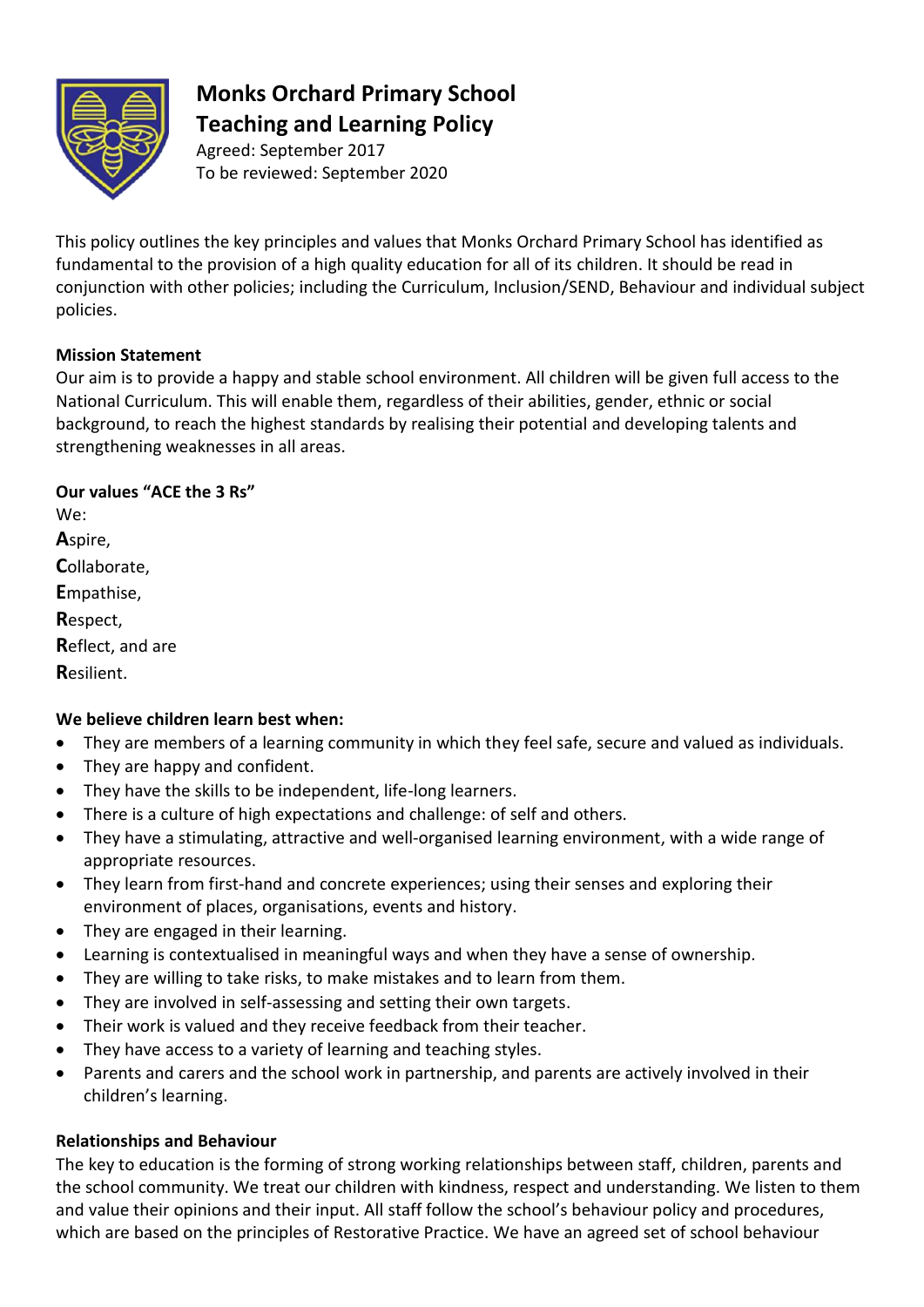expectations and each class sets and agrees its own class code of conduct. All teachers set routines and procedures within their classrooms which promote positive attitudes to learning. These expectations, routines and procedures are modelled, promoted and enforced consistently by all staff. Children are encouraged to discuss their feelings in a variety of contexts and staff ensure that they create an atmosphere in which they feel safe and secure to do so.

### **The learning environment**

We provide a safe, attractive learning environment which reflects the diversity of our school community. All classrooms and communal areas are stimulating, well organised and resourced. We expect every member of staff and all pupils to take pride in their learning environment.

Displays are varied, well maintained and changed regularly. There is a careful balance between displays that reflect and promote the school's values, displays of children's work and displays that stimulate learning.

Teachers consider their classroom layouts carefully, arranging furniture and learning areas to promote pair and group working, as well as providing opportunities for pupils to work independently.

Classrooms are clutter free (this includes visual clutter) and follow the principles of Communication Friendly Classrooms.

We encourage children to manage resources independently, so staff ensure these are of high quality, are well organised, easily accessible and well maintained.

#### **Teaching and The Curriculum**

All staff are expected to be highly skilled and reflective practitioners with up to date subject knowledge and understanding, who take responsibility for their on-going professional development. They have high expectations of their children and of their own practice. They consistently demonstrate a sense of pride in the quality of teaching and learning in their class and across the whole school.

Learning is carefully planned and pitched appropriately for all groups of children. Children learn from a variety of activities which include a wide range of practical experiences, investigations, problem solving and take into account differing learning styles, cultures and interests. As far as possible, learning is contextualised and special effort is made to develop links through a flexible, cross-curricular approach. Every lesson has a clear Learning Objective (LO) and learning activities are designed to ensure that all children make good progress in the skills of reading, writing and maths, as well as in other curriculum areas. Teachers also plan opportunities for children to develop key learning skills such as resilience, thinking, questioning, problem solving, teamwork, etc. High quality, appropriate resources are used to support learning. We avoid using worksheets whenever possible.

#### **Support Staff**

Support staff are used effectively to support learning, are fully involved and active throughout lessons and are encouraged to be involved in the planning and assessment process. It is expected that support staff will be working with children during lesson time, not completing admin tasks.

Support staff are assigned to year groups and to deliver specific support and interventions – they are not assigned to specific classes. When not delivering specific support or interventions, year group teams will deploy support staff collectively and appropriately to meet the needs of the children.

#### **Assessment for Learning (AfL)**

Teachers must have a secure and detailed knowledge of each child's current levels of attainment, their strengths and areas for development and the next steps in their learning journey. AfL is a tool for informing this knowledge and for supporting planning so that it effectively meets the needs of all pupils and enables them to make good progress. The key principles of AfL are evident in all lessons. Learning Objectives (LOs) are clear and explained to children. Success Criteria are used to support progress towards the LO. Staff give verbal and written feedback consistently to ensure children know what they are doing well and what they need to do to improve their work. Children are encouraged, from the Early Years, to reflect on and talk about their learning; what helps them to learn and what makes it difficult for them to learn.